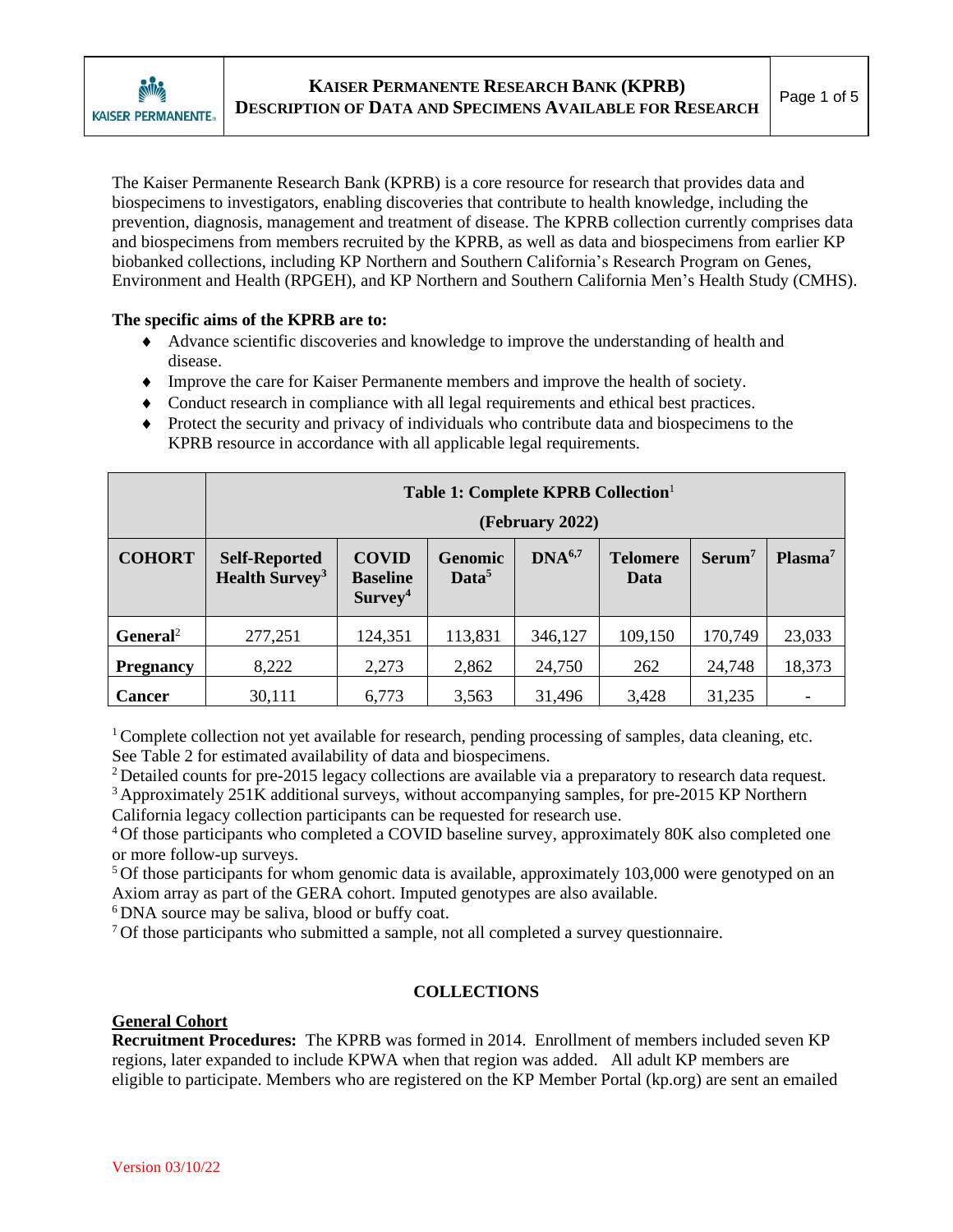

invitation with a link to online enrollment. Members who consent provide a blood sample and are asked to complete the health survey.

Legacy data and biospecimens from earlier KP biobanks, including KP Northern and Southern California's Research Program on Genes, Environment and Health (RPGEH), and KP Northern and Southern California Men's Health Study (CMHS) have been added to the KPRB.

**Specimen Collection Period:** 2008-present **Demographic Characteristics:** See Table 2

#### **Pregnancy Cohort**

**Recruitment Procedures:** Participants in the pregnancy cohort were initially enrolled through voluntary contribution of an additional research blood sample at the time of their routine first and second trimester clinic visits to a KPNC facility. Women receiving prenatal care throughout KPNC were eligible to enroll. Participation rates varied by site but averaged 20% of all pregnant women.

**Survey Data Collection Period:** 2010-2017

**Specimen Collection Period:** 2010-2018

**Demographic Characteristics:** See Table 2

# **Cancer Cohort**

**Recruitment Procedures:** The cancer cohort employs the same enrollment procedures used for the general cohort; thus, the primary contact method is an email invitation with a link to online enrollment and consent. Newly diagnosed cases (identified by rapid case ascertainment (RCA) are invited to visit the Research Bank website where they complete a consent form and a brief questionnaire. The questionnaire includes the same information collected for the general cohort, with the addition of questions regarding cancer screening and family history. Cancer specific promotional materials are used to increase enrollment; thus, some cancer cases may enroll in the cohort based on conversations with their health care providers or after reading promotional materials.

**Survey Data Collection Period:** 2016 - Present **Specimen Collection Period:** 2016 – Present **Demographic Characteristics:** See Table 2

### **PARTICIPANT CONSENT**

Participant consent has been approved for broad use of biospecimens, survey data, and data from participants' electronic health records in studies of genetic and environmental influences on health and disease.

#### **POPULATION OVERLAPS**

A limited number of cohort members submitted both a saliva and a blood sample. Some women in the pregnancy cohort also submitted a KPRB specimen prior to or following pregnancy.

### **GENOMIC AND OTHER SAMPLE ASSAY DATA**

Genomic data are available on a subset of the KPRB participants. The largest available dataset is a collection of 110K participants who were genotyped on an Axiom Array in 2010 using four custom microarrays, one for each major racial and/or ethnicity group represented in the genotyped cohort,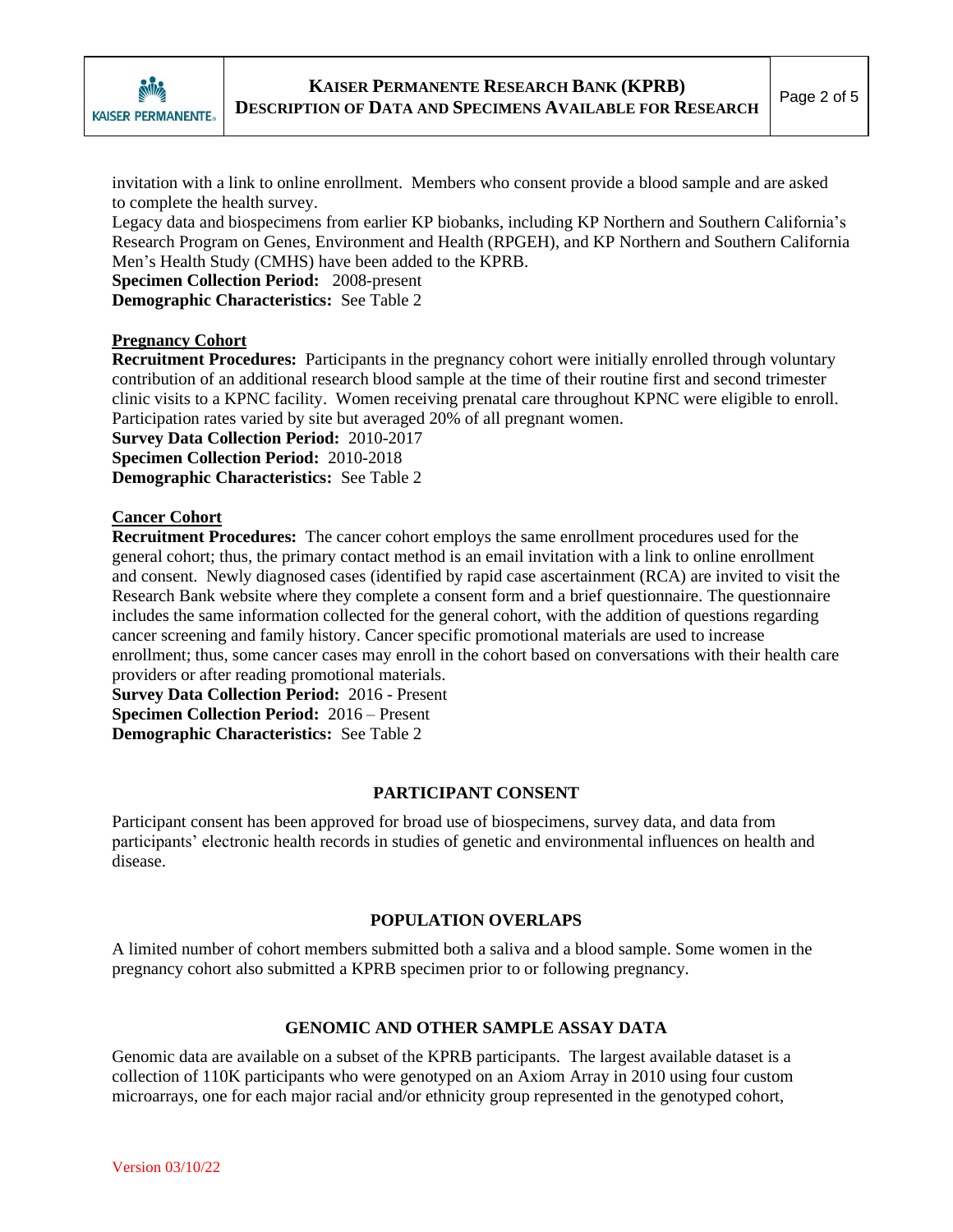

including African Americans, East Asians (Chinese, Japanese, Korean, Southeast Asian, Filipino, and Pacific Islands), Latinos (Central and South American, Native American), and Whites (European ancestry, Middle Eastern, North African, and South Asian). Imputed genotypes and telomere data are available on the same collection. Smaller collections of genotype and sequence data are available from separate disease-specific studies. Details of the genomic data are available upon request.

#### **SURVEY DATA**

At enrollment, KPRB members are invited to complete a self-administered electronic or paper-based survey that covers demographic, lifestyle, and social factors. The survey focuses on factors that are not standardly captured in the EHR, such as gender identity, workplace exposures, diet, stress, social isolation, and discrimination. A complete list of KPRB survey domains is summarized in Appendix Y. To allow for comparisons between the KPRB and other study populations, the survey includes several standardized survey instruments that are widely used and validated in health research, including: PROMIS survey instruments, the Perceived Stress Index, and the Everyday Discrimination Scale.

As of February 2021, approximately 291,000 KPRB members have completed surveys, with survey completion rates among consented members ranging from 34% in the Pregnancy Cohort to 81% in the General Cohort.

| Appendix Y. Kaiser Permanente Research Bank Survey Domains |  |  |  |  |  |
|------------------------------------------------------------|--|--|--|--|--|
| Domain                                                     |  |  |  |  |  |
| Demographics                                               |  |  |  |  |  |
| Neighborhood walkability/safety                            |  |  |  |  |  |
| Work exposures and shift work                              |  |  |  |  |  |
| General health                                             |  |  |  |  |  |
| Social media use                                           |  |  |  |  |  |
| Chronic pain                                               |  |  |  |  |  |
| Diet, physical activity, & sedentary behavior              |  |  |  |  |  |
| Multi-vitamin, vitamin D, calcium, & NSAIDs                |  |  |  |  |  |
| Family history                                             |  |  |  |  |  |
| Alcohol, tobacco, marijuana, & opiate drugs                |  |  |  |  |  |
| Stress, isolation, support, discrimination                 |  |  |  |  |  |
| Reproductive history (women)                               |  |  |  |  |  |
| Urinary function & erectile dysfunction (men)              |  |  |  |  |  |
| Health literacy                                            |  |  |  |  |  |

### **COVID-19 Survey**

We conducted a series of 12 surveys in 2020 among consented participants in the KPRB to obtain information on the effects of the COVID-19 pandemic on physical and mental health, behaviors, and financial strain. These data may be used to address questions related to COVID-19. (For additional information please see the COVID-19 survey description.)

#### **BIOSPECIMENS**

The following biospecimen types are available for research use: serum, EDTA plasma, DNA extracted from saliva, and DNA extracted from whole blood or buffy coat.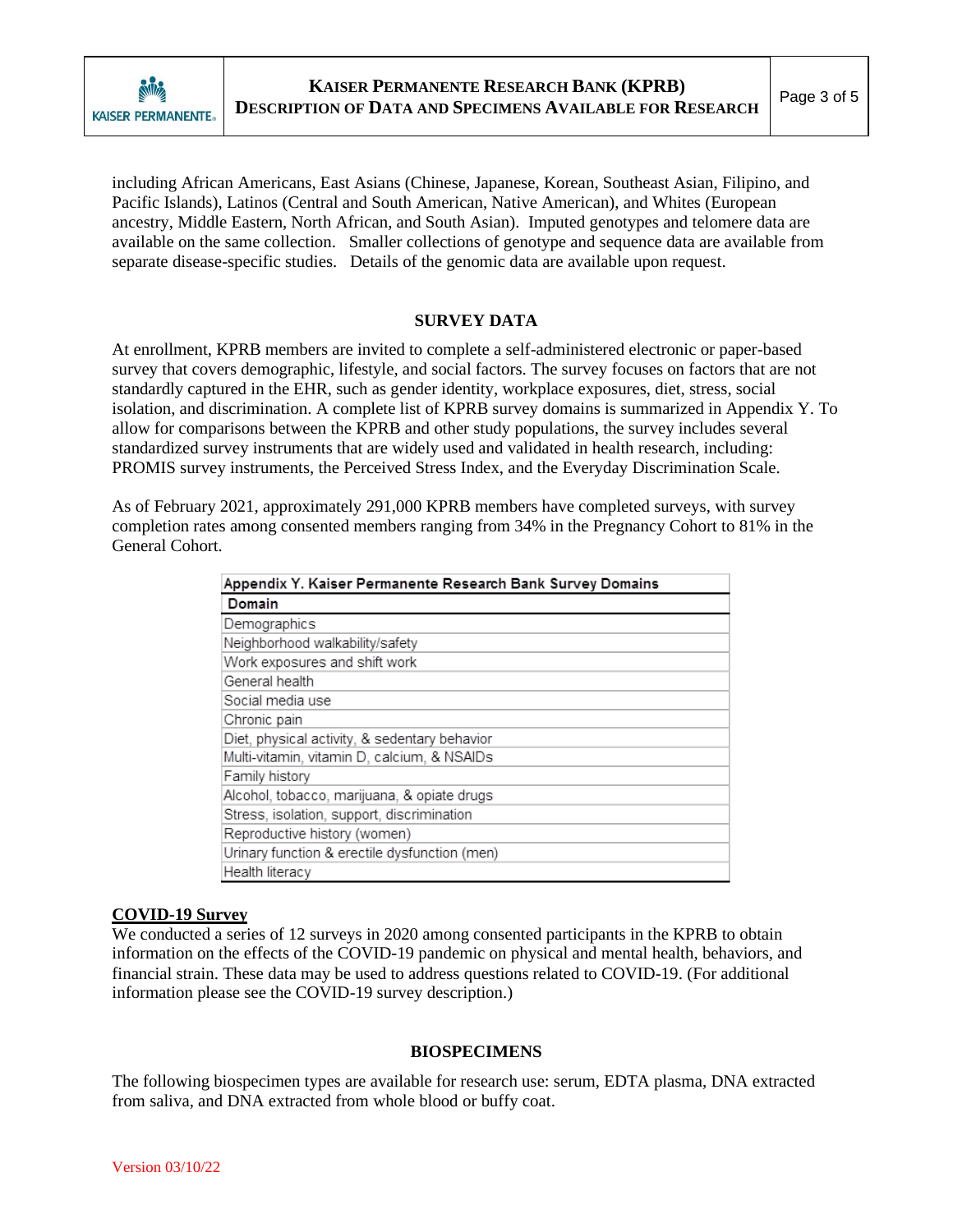

The KPRB Biorepository is ISO:2015 and College of American Pathologists (CAP) certified (CAP ID #9511943). The Biorepository adheres to industry best practices for processing, long term storage, retrieval and distribution of specimens.

# **CLINICAL (EHR) DATA**

KP has extensive clinical data generated by the integrated delivery system. The data is standardized and harmonized across regions using the KP/CESR Virtual Data Warehouse (VDW), which is the primary source of KPRB clinical data. It includes data on demographics, enrollment, encounters, diagnoses, procedures, pharmacy, vital signs, social history, laboratory results, mortality, medication orders, patientreported outcomes, benefits, race probabilities, fracture risk scores, radiation therapy, infusion, and pregnancy data. Data are available in many content areas from the late 1990's forward and in selected cases, well before then.

The KP/CESR-VDW data source provides the advantage of high-quality standardized data achieved through a data coordinating center who work to ensure national and international coding schemes are used when possible, provide common data definitions, and perform routine data quality assessment work to monitor data quality.

# **ENVIRONMENTAL DATA**

Significant environmental data are or can easily be linked to the KPRB participants, largely by leveraging available public use datasets and geographic information system (GIS) methods.

First, selected factors, such as smoking histories, alcohol, diet and education are captured by questionnaire or in HealthConnect, the KP electronic health record (EHR). In addition, "clinical environmental" factors such as medical radiation exposure and pharmaceuticals are captured in the EHR. Second, the residential address(es) of each KPRB member can be (or has been) geocoded and the coordinates provided to link to geospatial data, typically going back a considerable amount of time in the past.

We can link to the 2000 Census and the 2010 Census via KP clinical records to derive variables of interest, but we cannot offer specific location information in a de-identified dataset, including zip code.